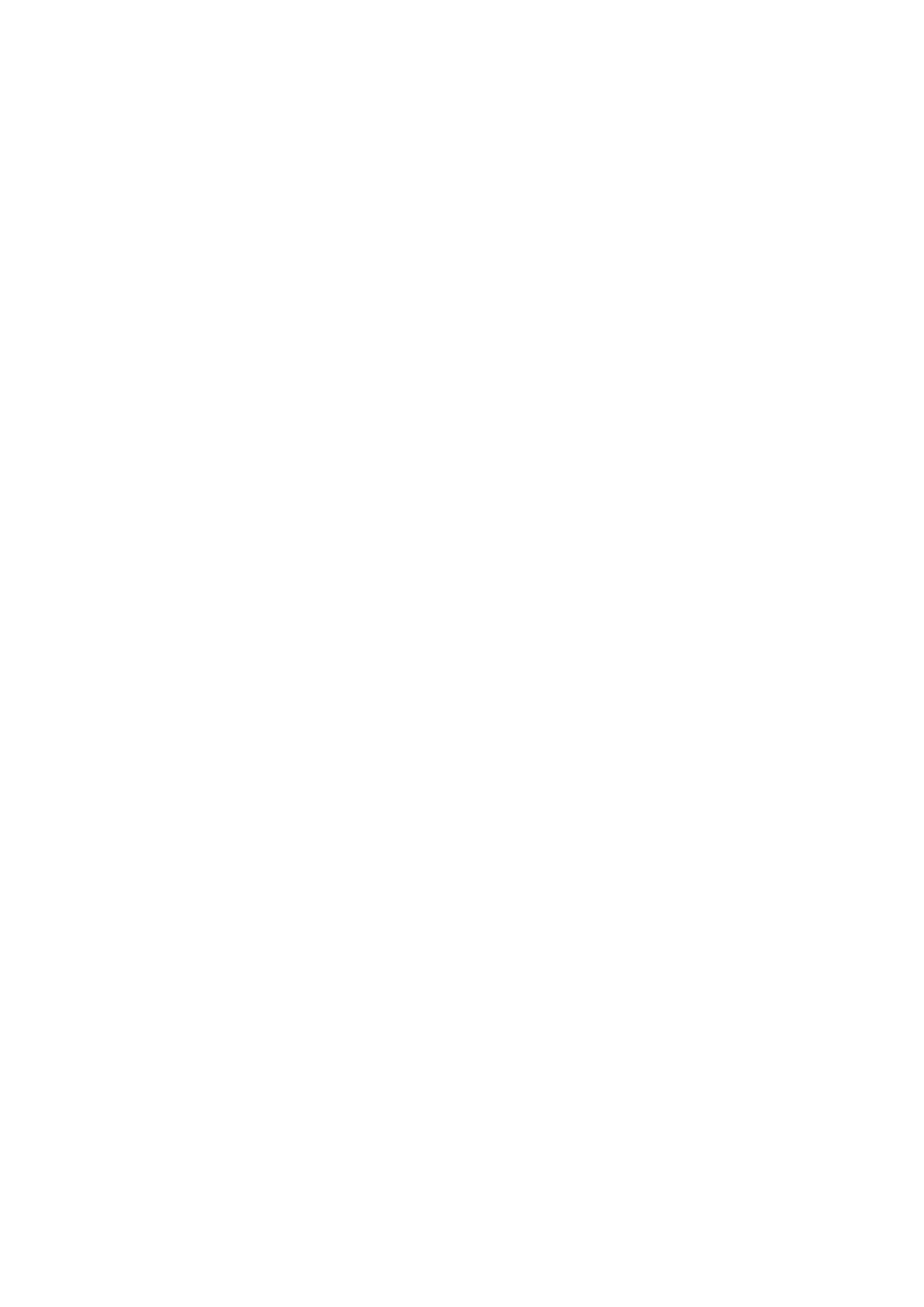

# **NORTHERN TERRITORY OF AUSTRALIA** \_\_\_\_\_\_\_\_\_\_\_\_\_\_\_\_\_\_\_\_\_\_\_\_\_\_\_\_\_

## **Subordinate Legislation No. 18 of 2018\*** \_\_\_\_\_\_\_\_\_\_\_\_\_\_\_\_\_\_\_\_\_\_\_\_\_\_\_\_\_

### *Fisheries Amendment (Priority Species and Swim Bladder) Regulations 2018*

I, Vicki Susan O'Halloran, Administrator of the Northern Territory of Australia, acting with the advice of the Executive Council, make the following regulations under the *Fisheries Act*.

Dated 25 June 2018

V. S. O'HALLORAN **Administrator** 

By Her Honour's Command

N. S. MANISON **Treasurer** acting for Minister for Primary Industry and Resources

\* Notified in the *Northern Territory Government Gazette* on 4 July 2018.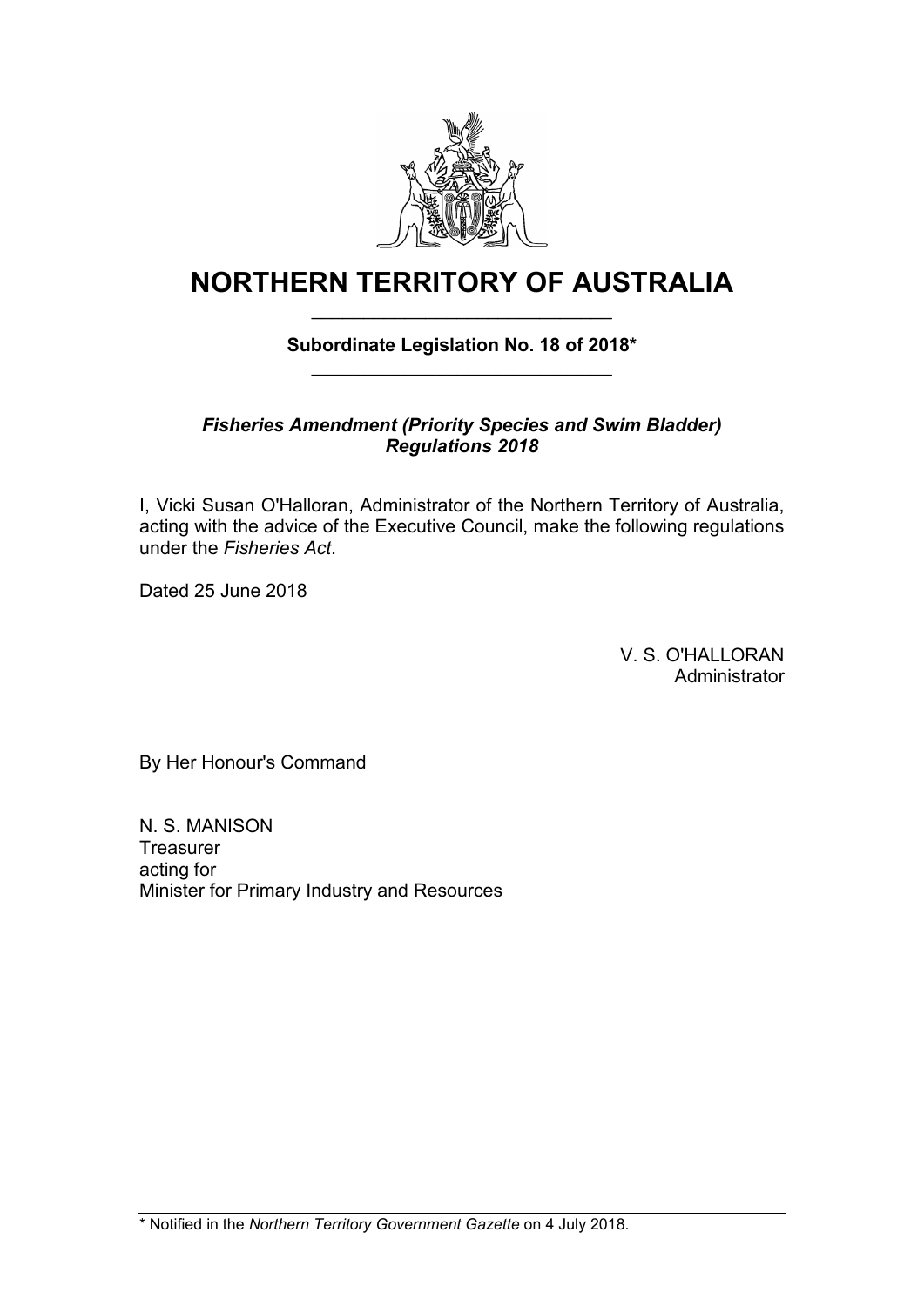### **1 Citation**

These Regulations may be cited as the *Fisheries Amendment (Priority Species and Swim Bladder) Regulations 2018*.

#### **2 Commencement**

These Regulations commence on the day on which they are notified in the *Gazette*.

#### **3 Regulations amended**

These Regulations amend the *Fisheries Regulations*.

#### **4 Part 3, Division 3A inserted**

After regulation 28

*insert*

### **Division 3A Priority species**

#### **28AA Fish of priority species**

For section 40B of the Act, Schedule 8 specifies the prescribed fish of a priority species and their prescribed commercial quantity.

### **5 Regulation 46D inserted**

After regulation 46C, in Part 5, Division 4

*insert*

### **46D Amateur possession limits – swim bladders**

(1) A person must not, at any place other than the person's permanent residence, have possession of a swim bladder that is detached from a fish.

Maximum penalty: 40 penalty units.

(2) A person must not, at the person's permanent residence, have possession of more than 2 swim bladders that are detached from fish.

Maximum penalty: 40 penalty units.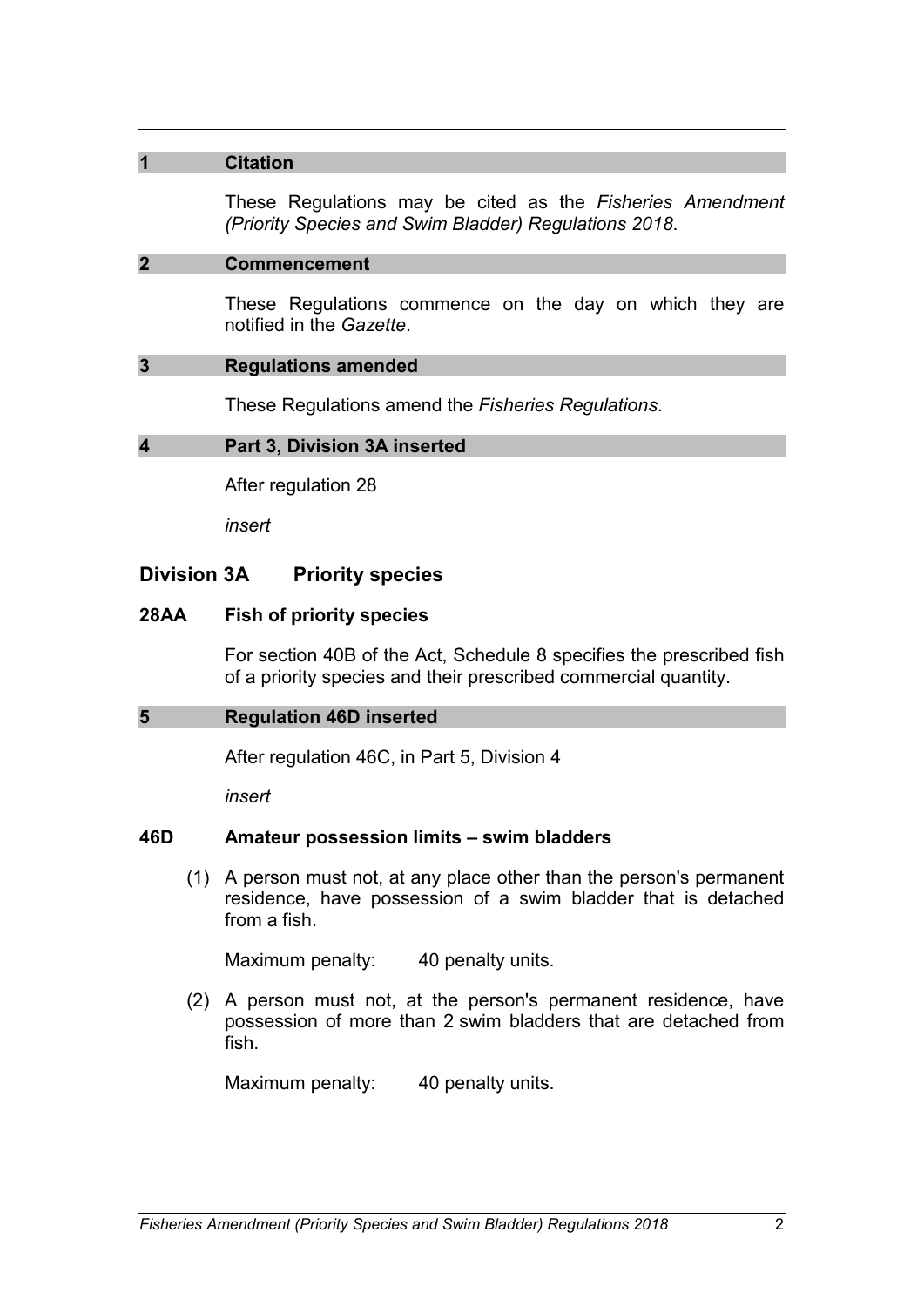- (3) It is a defence to a charge of an offence against subregulation (1) if the defendant proves that the swim bladder was for immediate consumption by the defendant or a person in the company of the defendant.
- (4) It is a defence to a charge of an offence against subregulation (1) or (2) if the defendant proves that:
	- (a) the possession was temporary while the defendant was processing the fish; or
	- (b) the swim bladder was taken under a licence or permit entitling the person to its possession; or
	- (c) the swim bladder was obtained from a licensee, or the holder of a permit, permitted to sell the swim bladder; or
	- (d) the swim bladder was purchased from a retail or wholesale outlet; or
	- (e) the swim bladder was imported into the Territory, packaged for sale to a final consumer and marked with the State, Territory or country from which the swim bladder was imported.
- (5) This regulation applies despite any other provision in a regulation or fishery management plan.

### **6 Schedule 6 amended (Infringement notice offences and penalties)**

#### Schedule 6

*insert (in numerical order)*

| Regulation 46D(1) | Possession of detached<br>swim bladder at a place<br>other than permanent<br>residence | 2 penalty units |
|-------------------|----------------------------------------------------------------------------------------|-----------------|
| Regulation 46D(2) | Possession of more than<br>2 detached swim bladders<br>at permanent residence          | 2 penalty units |